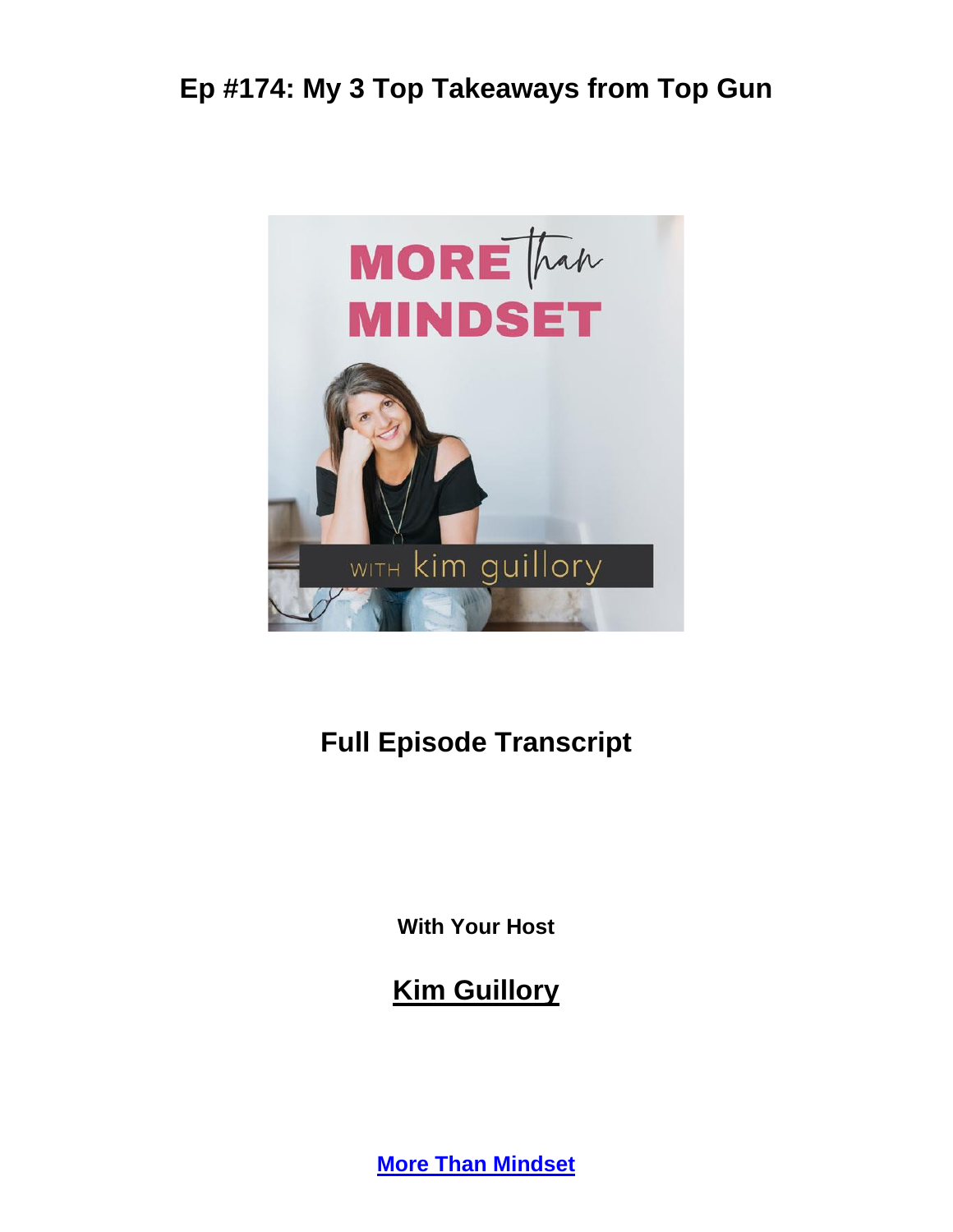Welcome to *More Than Mindset*, the only podcast that bridges the gap between spirituality and success. Go beyond the mind with clarity and confidence coach Kim Guillory, and learn how to integrate your passion to serve with your skills and experience to create a business you love. Let's get started.

Hello and welcome back. All right, guys, I am packing up or somewhat packing up. I'm heading out tomorrow for a retreat, an E-School retreat that I'm hosting at Serenbe in Atlanta. If you have not checked that place out, you totally should, it's one of my favorite places.

I go a couple of times a year, they have the most amazing spa and the place itself is, I swear I would probably live there. You've probably heard me talk about it before, it's just like all natural. And it's beautiful. So fun and easygoing, and the customer service is unbelievable.

So we are heading there with the team tomorrow, we're taking the Sprinter. Going to have a good time and to prepare for everyone to come and meet us we are going to hash out business ideas, and client journeys, and marketing, and messaging, and financial prosperity mindset, right? How to manage your mind to step into abundance, to step away from scarcity, and monetize your magic. Heck yeah.

Going to bring in a little bit of Human Design just because I love it and it's so fun. And it helps take individuals back to their true self and see the potential of what they are capable of that they may not recognize. And after that we're going to be hanging out with the team and making plans for some new stuff coming, I'm super excited to share with you.

If you are interested in growing your business, just know that we have the business liftoff challenge coming up again at the end of the month. And we're going to talk about all the fun stuff that we are creating. So you'll have the opportunity to find out firsthand, if you join that challenge.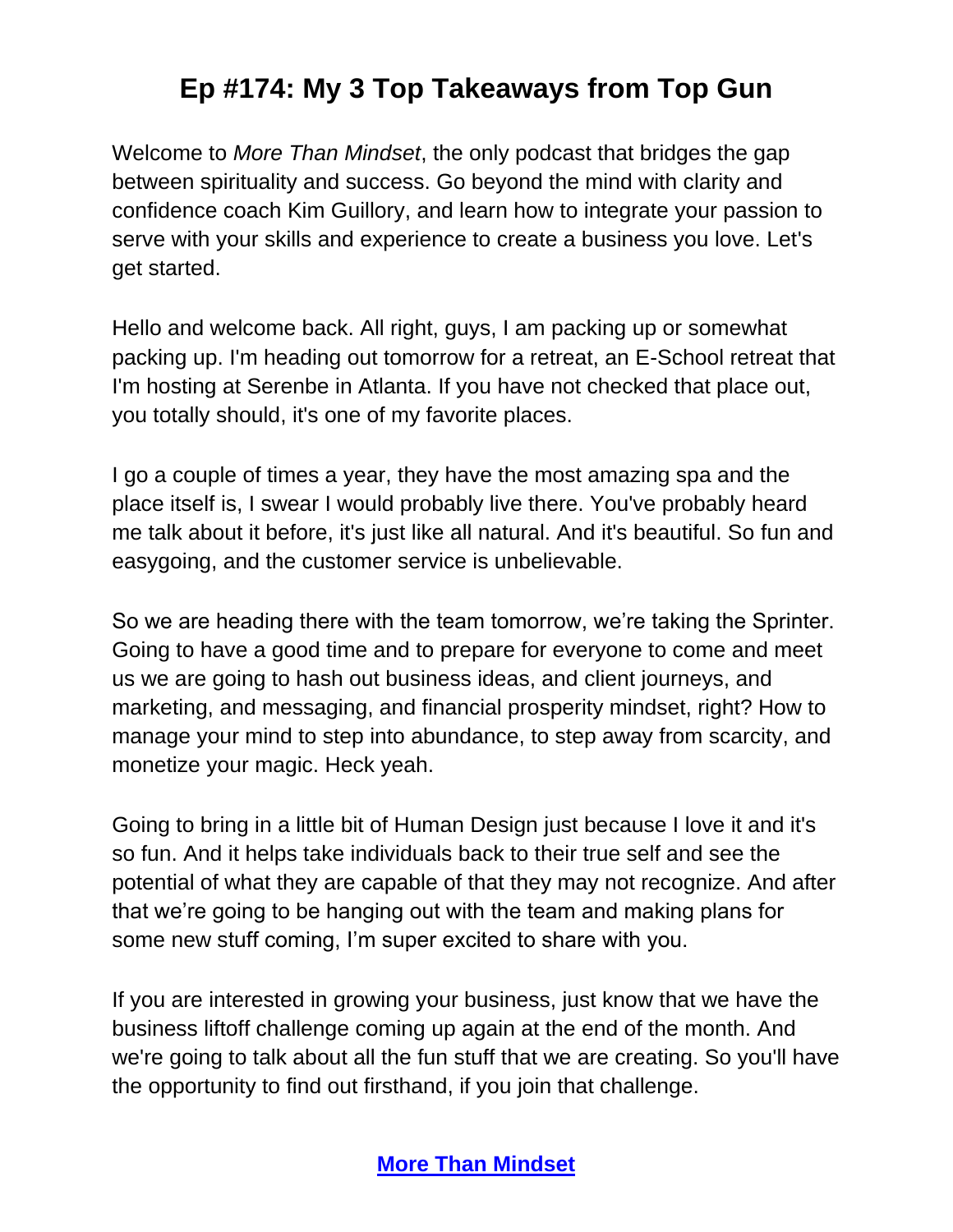So on to today's episode, I went to the movies this weekend, my husband and I and watched Top Gun: Maverick, which was so good. I was on the edge of my seat the whole entire time. Which I don't love a lot of action stuff, just to be honest. I don't really need my nervous system to be activated. I like calm dramas. But this was totally worth it and on the show today I want to talk about my takeaways.

I have been talking to my clients all week long about the three top takeaways from Top Gun. And it's not, "Talk to to me, goose." Although that was a great part. The thing that stood out to me the most is how Tom Cruise is just so good at being Tom Cruise, right? So good at being himself, at what he does.

Well, it's actually not being Tom Cruise, right? He's being the character. But what stood out to me, and I'm going to maybe say a bad word here, but how we become unfuckable when we are in our authority. Like when we fully embody the brilliance of our potential and we live it courageously and confidently, no one can touch us.

The world needs that aspect of us, that fully evolved potential that you may not even have considered is possible yet. That is the number one thing that stood out to me, is he is so good at what he does. It was so natural. And even in the position he was in in the show when he says, "I can't teach someone because it's what I am. It's not what I do. It's what I am." Guys, really, I want you to sit with this.

If you were being the full embodied version of what you are, like where your brilliance is, where your skill set is magnified, and you are literally the only one in the universe who can pull off being you. That version of you fully embodied, integrated on all levels, you're unflipping touchable. That was badass.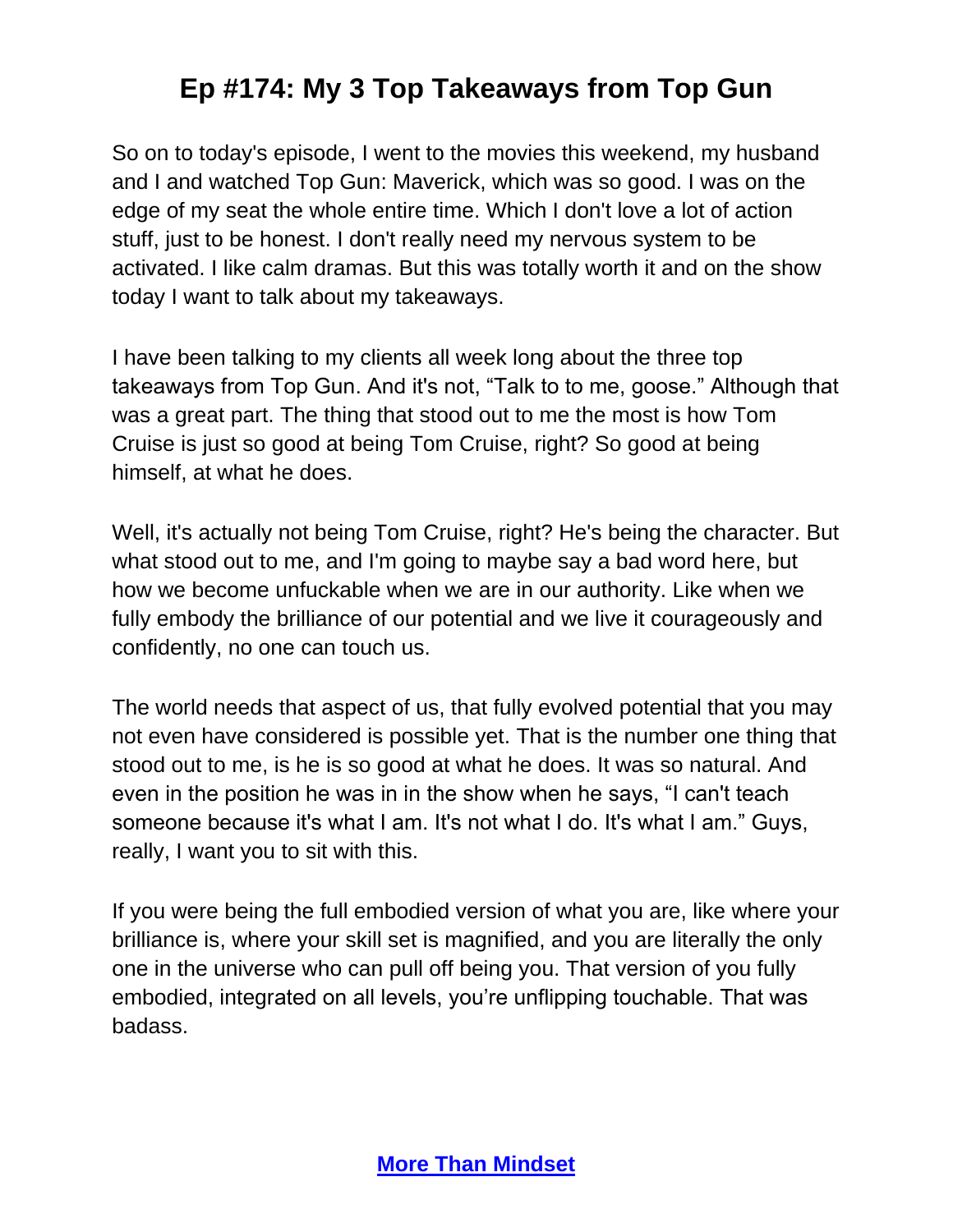And I was sitting there and I looked at my husband and I was like, "That's what I want." I would be so good at being myself and reaching the optimized potential of what I could be. That's my goal. He just rolled his eyes at me, by the way.

But it has inspired me so much. And that's all I've been talking about to my clients. I was like, "Everyone go out and watch it and I want you to keep these three things in mind while you're watching it." Whether you have popcorn or not is totally up to you. Whether you share or not is totally up to you.

So the very first thing is notice how he has completely embodied the confidence, the courage, the daredevil, the integrity, the mastery of what he brings to humanity as his individual uniqueness. That's the number one, being the absolute best version of yourself that the world demands.

No one can turn it away. It's impossible because when soul and source are aligned and you've been called, you are the only one who can do it because you've fully embodied it, you are untouchable. So I want to challenge you to think about this for yourself.

And I connect it to Human Design. Because when you have fully embodied that version of your potential, seriously, it's everything. That's the second part, the Human Design aspect of it. Have you looked at your chart? Have you considered that you've only touched a part of the potential of what you are capable of?

How you can manage your body, manage your mind, and control outcomes? How you can control results. Listen, I love being in control. If your hands are off the steering wheel, who's in control? Are you like, "Well, if I happen to hit a ditch, just what it is, just what it was?" No, you hold the steering wheel, you hold the foot pedal. You go at the speed that you want and you lead, right? You drive, you direct.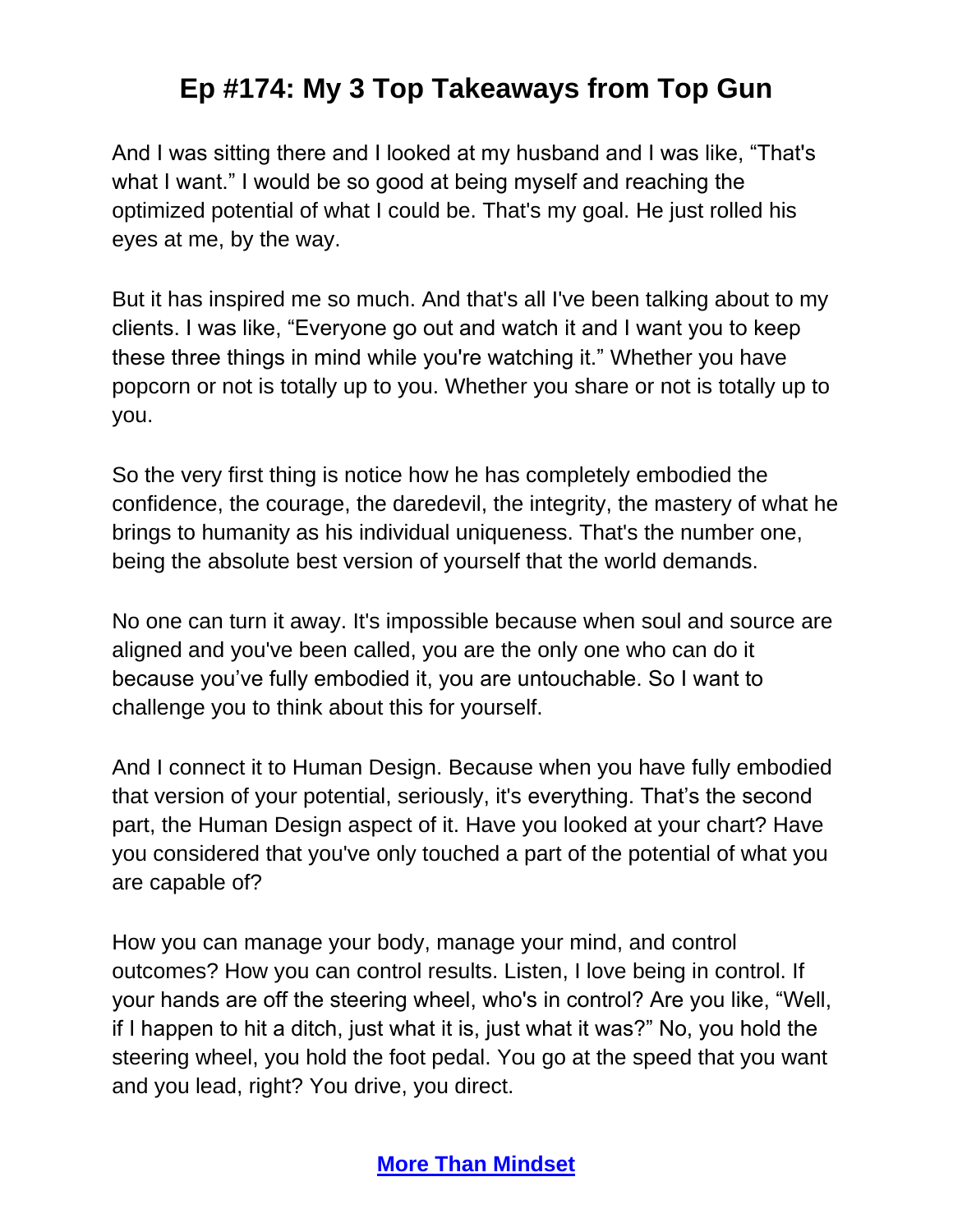So what if you actually could do that with your body? With your mind? What if you could direct and dictate outcomes and results? What if you were so good at knowing what you are capable of and reaching beyond that and being in control and demanding, demanding the body to follow. Demanding the brain to come on board and to use the mind in a way that serves you towards what you want to do that has not even been proven possible yet.

That's number two, doing the impossible. Creating from control. Manipulating the disbelief in the mind and using courage and clarity to be super direct about what you are creating. What that result is. Guys, it was so powerful. So that's the second takeaway, is aligning your mission, whether it seems impossible to the mind or not, and bringing your body and mind into submission as you just take the actions forward and create it. It's so good.

Now listen, you have to be willing to lose. You have to lose the identity that says you can't. You have to lose all of the fearful things that come up that your mind says. You have to lose all of that. You have to cut those anchors and you have to 100% commit and go all in. Let it go, keep taking the action forward. Okay, that's number two.

Number three, I've been talking a lot about this on social media so it was really funny to hear it several times. Don't think, just do. Quit thinking. Quit processing emotion. Quit spinning in indecisiveness and doubts. When in doubt, do. Do, take action, move forward. Don't think about it. Move forward in trust and let go of that part of the control.

So you want to control and manipulate the mind to come on board and the body, and then you want to let go of how you get there. So calculated risk, control, mind management, some of you are not going to like this, right? Because you're more like, "Well, if it's meant to be it would happen," you know, all that stuff.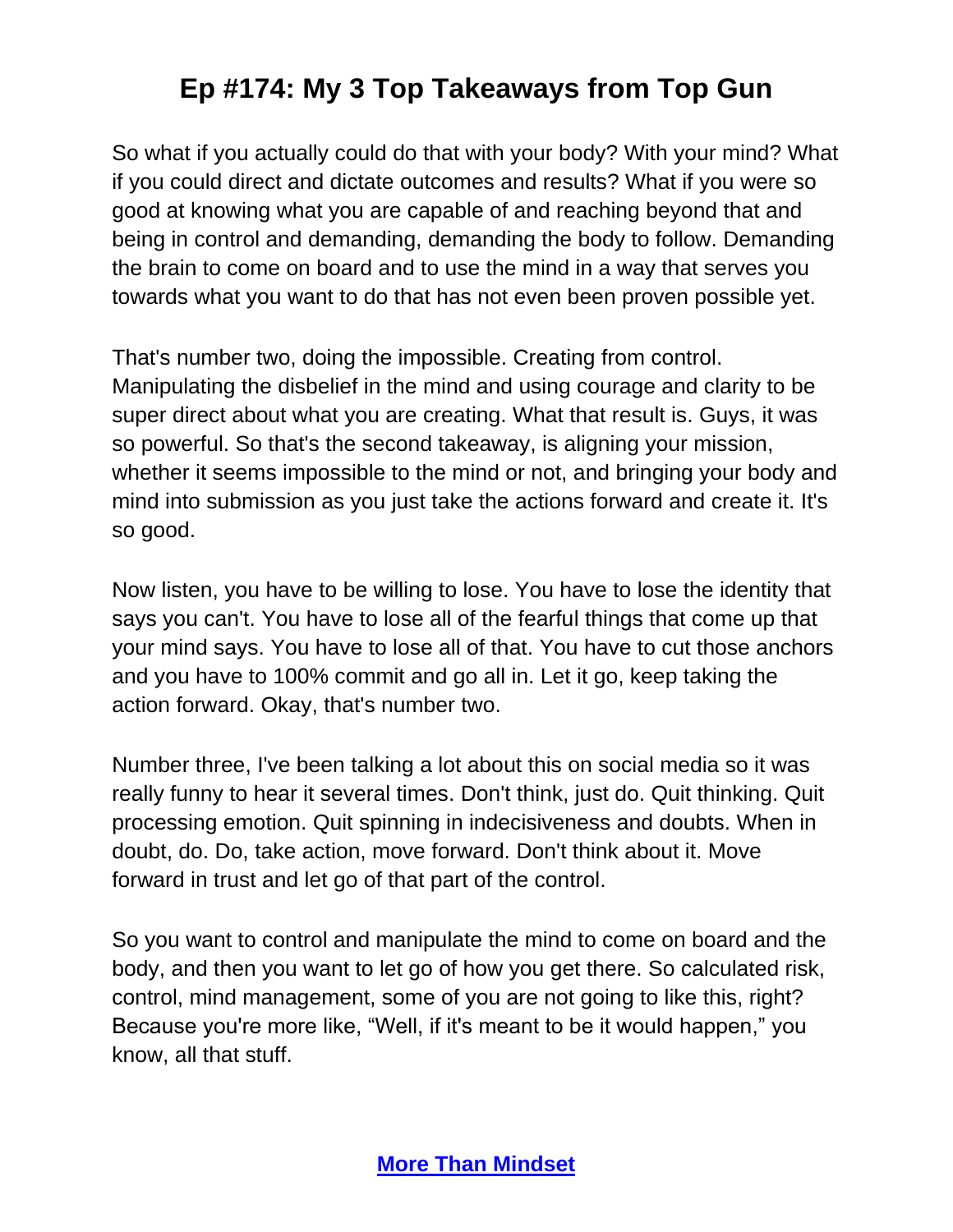But I want to challenge you on that and offer you to imagine. Play it out in your mind, get yourself to the end game and see what it feels like in your body. And then raise the vibration, elevate the belief, be able to imagine it, to taste it, to feel it, to bring your mind into alignment, to get your brain on board, and then let go of the how.

Take all of the steps forward in belief. Quit flipping thinking about it. Quit spinning in indecisiveness. Let go of the doubt. Do not entertain the doubtful thoughts. Don't hang around with people who entertain the doubtful thoughts. Don't hang around with people who keep reminding you of what is not possible.

You can love them, but whenever they start to speak it walk out of the room so that your mind is not contaminated, so that your belief is not contaminated. Prioritize your environment with people who believe what you want to believe and are doing things that you see are in alignment with what you want to create.

All right, that's three takeaways from Top Gun. Talk to me, goose. Talk to me. Y'all, it was so good. Okay, so I'm going to repeat them.

Align with your potential. Use your Human Design, really dig in and find out what potentials have not been optimized yet. And also notice the deficit potentials. Like there might be some fear gates, there may be some things that are mechanically in your design but once you recognize them and you're aware of it, then you can make the decision to transmute it because there's two sides to the story.

There's a negative and a positive, there's the detriment and then there's the potential. You just got to flip the script. I've talked about this on previous episodes. And be so damn good at yourself no one can touch you. They can challenge you, but they cannot touch you. And they cannot prevent you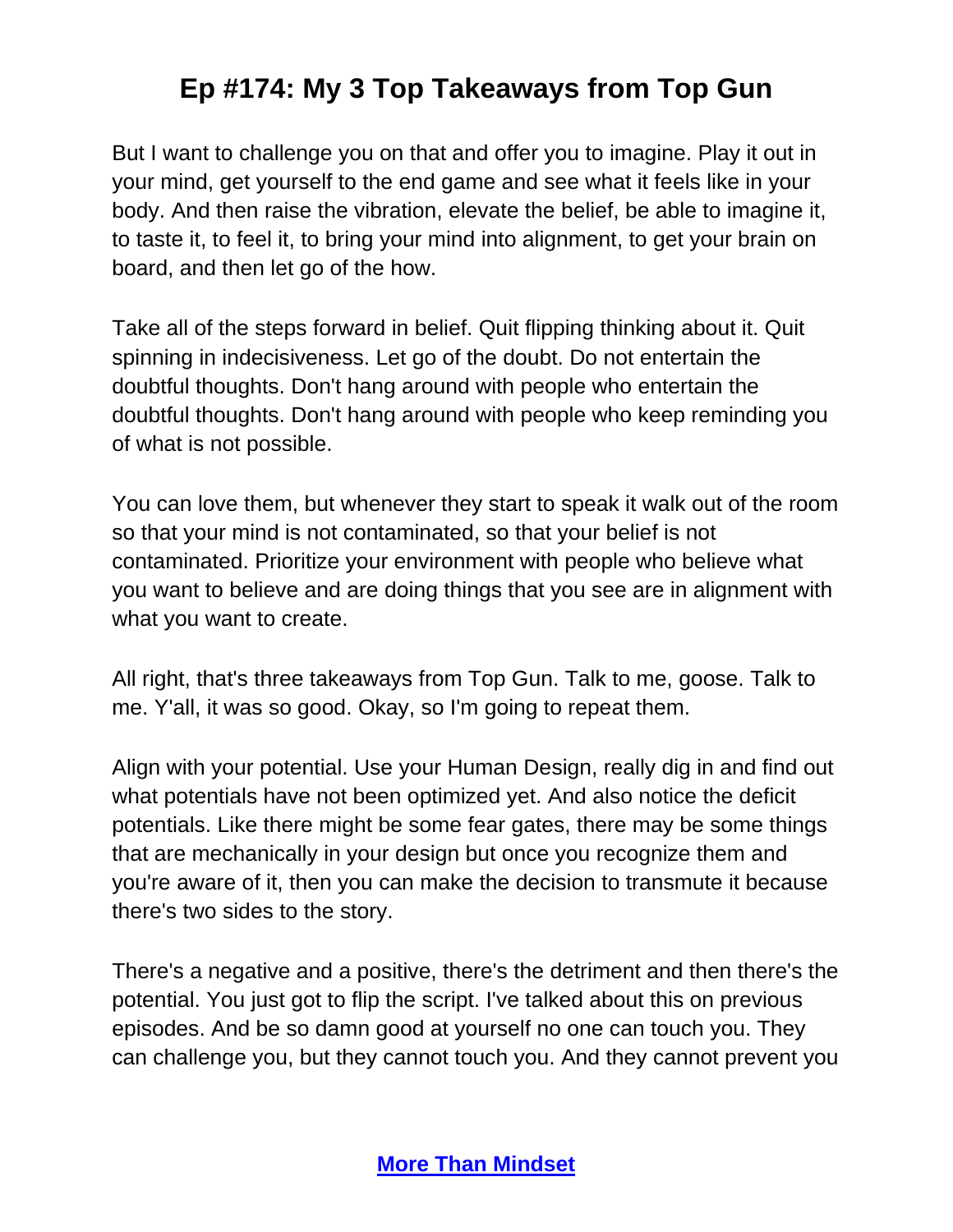from doing what you were created to do. They can't stop you no matter what.

The naysayers, the disbelievers, if you don't absorb what they are saying and thinking about you, if you don't take it, if you don't believe it, if you protect yourself, it goes back on them double power. So they get to live in their own disbelief because you're not taking it on.

Number two, believe that it's possible for you. Tap into your potential, get out of the environment that says you can't do it, raking steps forward. Does this take me closer to what I want? Or does this take me further away? Ask these questions.

If it's in my design, if it's a potential for me, I don't have to force anything. I just have to be the best version of myself. I have to release the disbelief. I have to cut away those who are not in align with me. And I have to quit thinking. I have to quit spinning. I have to quit entertaining doubts. And I have to trust. Don't think, just do.

I want you to try this out this week. I will be at retreat, we are going to be practicing this because we're going to map out the client journey. We're going to talk about marketing, and messaging, and money mindsets. So everything that Top Gun is representing, we will be doing in real time about our businesses.

Focusing on how do we want to create an impact in the world? Can we make a big splash and a movement that creates an impact that's beyond us? That's the million dollar Grammy impact. If you are not part of that movement, you definitely should come on board.

Million dollar Grammy stands for breaking generational cycles of disbelief and mental constructs that are limiting us so that we can optimize human potential for generations to come. So million dollar Grammy stands for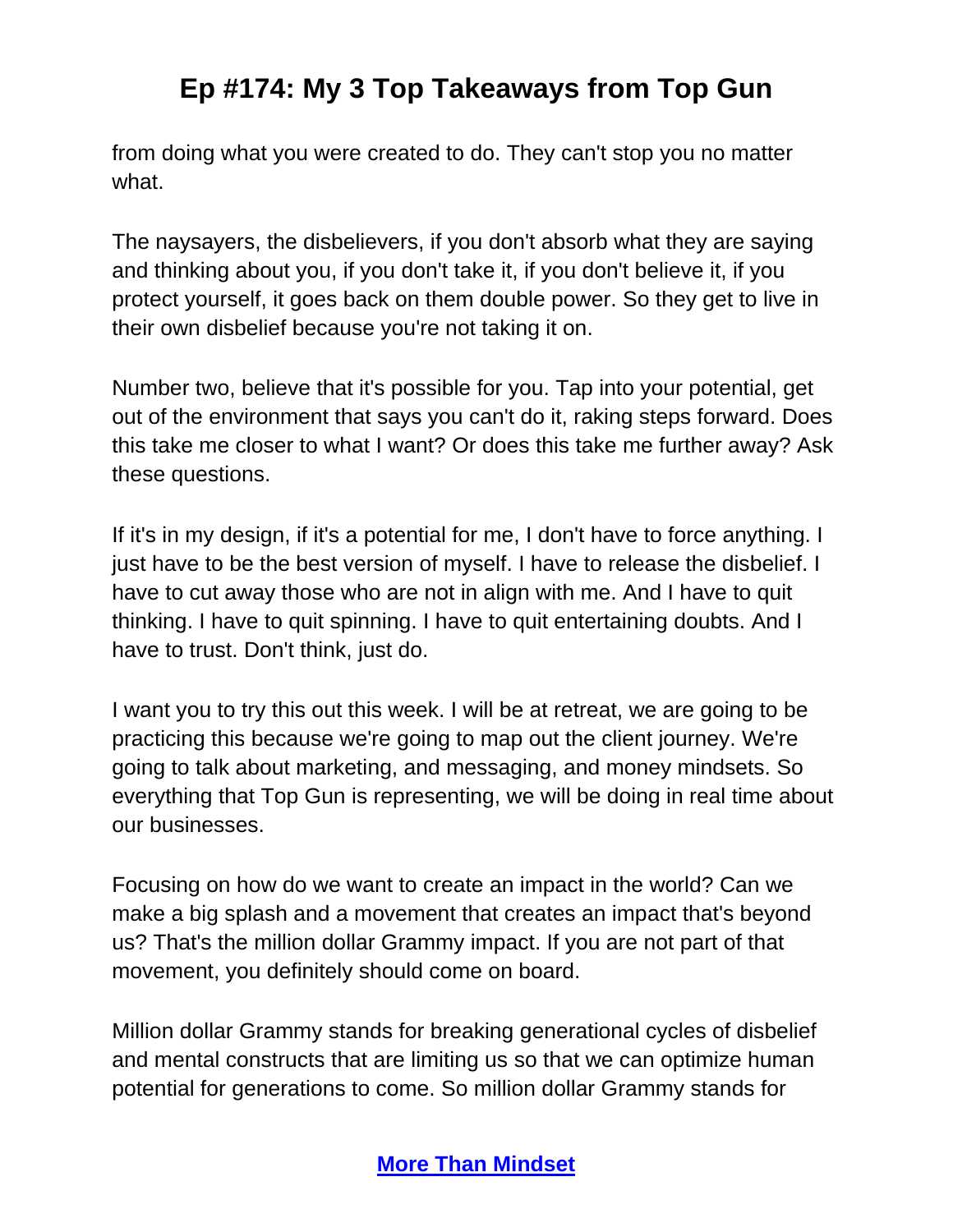representing the generations to come, proving to these kids and grandkids and further down the line what is possible because we have done it and we give them the evidence. We support them. We leave podcasts and messages like this so that they can find them later.

That's the million dollar Grammy movement, completely aligned with Top Gun and Human Design. This is kind of a mix of all that. I am the glowing. I'm so excited, things are going so well.

I had a dream this week I woke up to, and for a moment I kept hearing it. And I was like that's so interesting, I need to write this down. But I didn't want to completely awaken and lose it and so I just sat in it for a while and I let it consume me. And that message is that there is no limit to the blessings you receive. There is no limit to the blessings you receive.

I sat in it, I indulged in it, I marinated. I sent it out to my team and to clients. Just like I stayed in it all week long. And then I watched Top Gun and I experienced potential, human potential beyond what the mind can imagine something that had never ever been done before. Having a lot of negativity in the environment, people who were up against it, didn't want it to happen. And it did anyway because you are untouchable when you're in alignment with your potential.

And those couple of days have been followed by so many magical moments, and opportunities, and possibilities from people who are coming into align with this mission, to create impact with us. I can't even imagine that this is what it was going to be like. And I had to completely surrender the how.

I had to take control, I had to demand control and belief. I had to cut away the disbelief. I had to cut away conversations. I had to release myself from certain environments. And so much has come through since then. I'm willing to be surprised.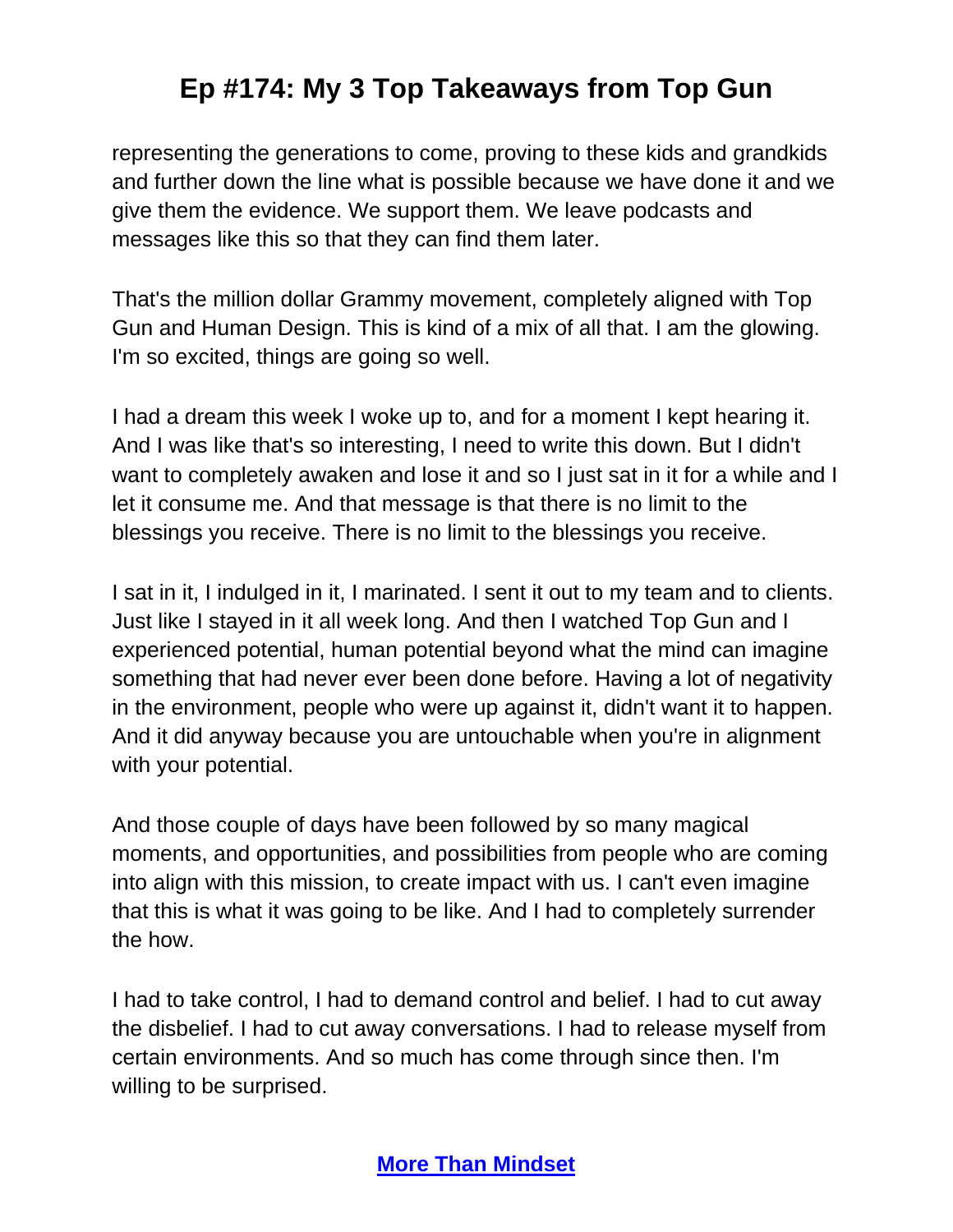What else is possible that my mind has yet to imagine on a deeper level? Completely fully trusting, being all that I am, as myself, on all levels of myself whether someone likes it or doesn't like it. Whether it's a lot of creativity, and extremes, and highs, and lows, and waves, all of it.

All of it, you've heard me talk about all of it. And to fully embody and reach a potential that I didn't see was possible and to connect with people who are so amazing. I call it the big soul business, we're creating from a big perspective of our soul, a business that's never been done before. Offering a solution to a problem that has not been solved before.

And to be able to do it from unique perspectives, but we're all in alignment with the mission that we are going to leave this for generations to come because we're in the middle of change right now. And we're not going back. And we recognize that and we know that there are millions of people out there who recognize it also.

And we want to help you optimize that potential so that you can create impact. So that you can live your purpose and your passion. So that you can align with your design and you can create your future from a place of curiosity and trust. From curiosity and trust.

I wonder what else is possible. It's never been done before. It hasn't been noted that it's been done before, but that does not mean that it can't be. What? What? Okay, guys, you got to go see it. Let me know, come into the More Than Mindset group, let me know.

Make sure you check out the business liftoff, come into the two weeklong challenge and we are going to make you an amazing offer that you will not be able to refuse so that you can join this mission. You can join this movement, you can create more impact, you can monetize your magic, and you can have a better experience in the material world. Maybe one that you've never even thought was possible.